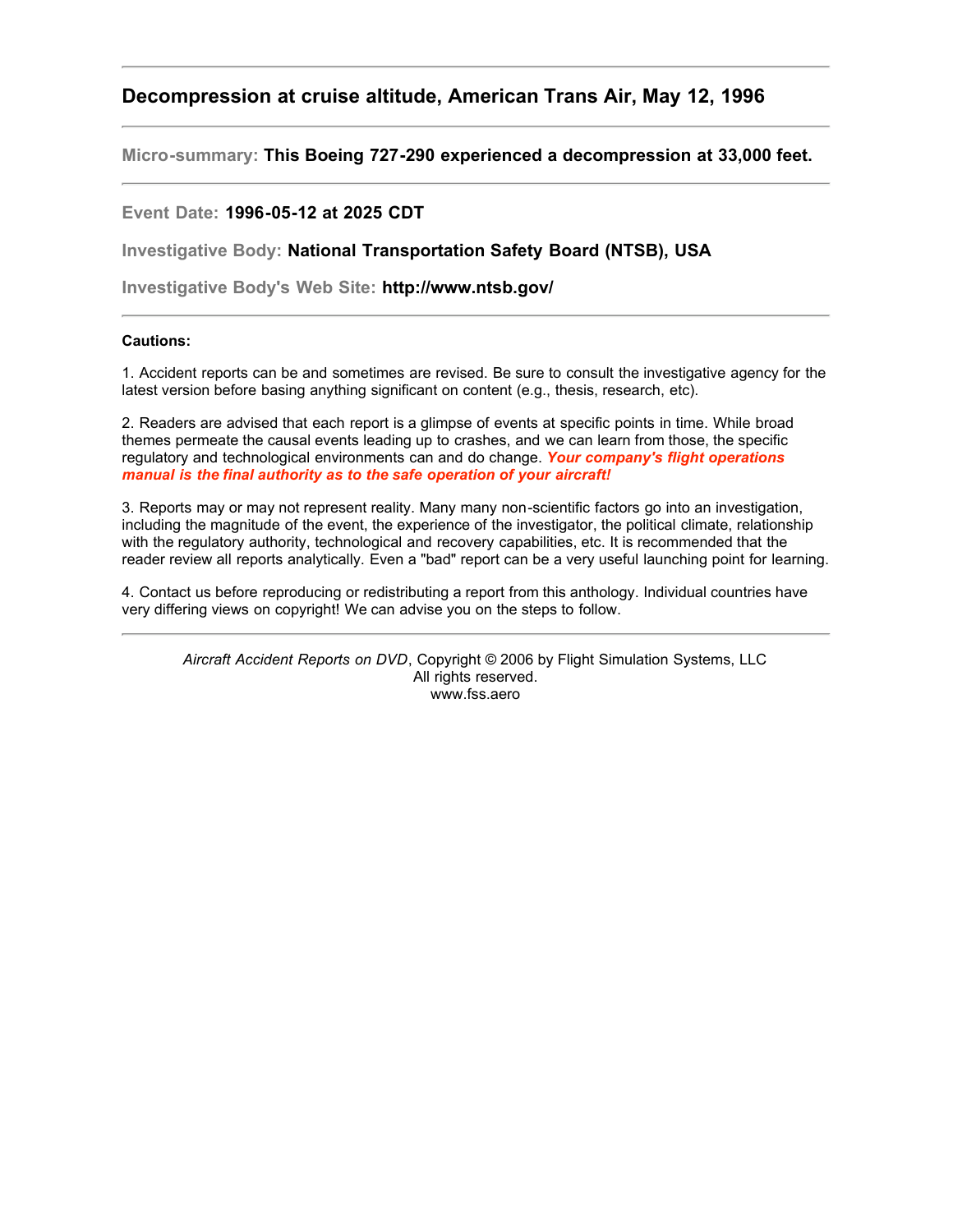| <b>NANSA</b><br>National Transportation Safety Board                                                                                                                                                                                                                                                                                                                                                                                                                                                                                                                                                                                                                                                                         |                                                     | NTSB ID: CHI96IA157<br>Aircraft Registration Number: N775AT |                             |  |  |                             |        |  |  |  |
|------------------------------------------------------------------------------------------------------------------------------------------------------------------------------------------------------------------------------------------------------------------------------------------------------------------------------------------------------------------------------------------------------------------------------------------------------------------------------------------------------------------------------------------------------------------------------------------------------------------------------------------------------------------------------------------------------------------------------|-----------------------------------------------------|-------------------------------------------------------------|-----------------------------|--|--|-----------------------------|--------|--|--|--|
| <b>FACTUAL REPORT</b>                                                                                                                                                                                                                                                                                                                                                                                                                                                                                                                                                                                                                                                                                                        |                                                     |                                                             | Occurrence Date: 05/12/1996 |  |  | Most Critical Injury: Minor |        |  |  |  |
| <b>ÁVIATION</b><br>ETYBOP                                                                                                                                                                                                                                                                                                                                                                                                                                                                                                                                                                                                                                                                                                    |                                                     | Occurrence Type: Incident<br>Investigated By: NTSB          |                             |  |  |                             |        |  |  |  |
| Location/Time                                                                                                                                                                                                                                                                                                                                                                                                                                                                                                                                                                                                                                                                                                                |                                                     |                                                             |                             |  |  |                             |        |  |  |  |
| <b>Nearest City/Place</b>                                                                                                                                                                                                                                                                                                                                                                                                                                                                                                                                                                                                                                                                                                    | Local Time<br>Time Zone<br>Zip Code<br><b>State</b> |                                                             |                             |  |  |                             |        |  |  |  |
| <b>INDIANAPOLIS</b>                                                                                                                                                                                                                                                                                                                                                                                                                                                                                                                                                                                                                                                                                                          | IN                                                  | <b>CDT</b><br>46241<br>2025                                 |                             |  |  |                             |        |  |  |  |
| Airport Proximity: Off Airport/Airstrip                                                                                                                                                                                                                                                                                                                                                                                                                                                                                                                                                                                                                                                                                      |                                                     | Direction From Airport:<br>Distance From Landing Facility:  |                             |  |  |                             |        |  |  |  |
| <b>Aircraft Information Summary</b>                                                                                                                                                                                                                                                                                                                                                                                                                                                                                                                                                                                                                                                                                          |                                                     |                                                             |                             |  |  |                             |        |  |  |  |
| Aircraft Manufacturer<br>Model/Series<br>Type of Aircraft                                                                                                                                                                                                                                                                                                                                                                                                                                                                                                                                                                                                                                                                    |                                                     |                                                             |                             |  |  |                             |        |  |  |  |
| <b>Boeing</b><br>727-290<br>Airplane                                                                                                                                                                                                                                                                                                                                                                                                                                                                                                                                                                                                                                                                                         |                                                     |                                                             |                             |  |  |                             |        |  |  |  |
| Air Medical Transport Flight: No<br>Sightseeing Flight: No                                                                                                                                                                                                                                                                                                                                                                                                                                                                                                                                                                                                                                                                   |                                                     |                                                             |                             |  |  |                             |        |  |  |  |
| Narrative                                                                                                                                                                                                                                                                                                                                                                                                                                                                                                                                                                                                                                                                                                                    |                                                     |                                                             |                             |  |  |                             |        |  |  |  |
| Trans Air flight 406, experienced a decompression at 33,000 feet. The flight which was bound for<br>St. Petersburg, Florida, made an emergency landing at the Indianapolis International Airport,<br>The 14 CFR Part 121 flight was operating on an IFR flight plan.<br>Indianapolis,<br>Indiana.<br>The<br>airplane was not damaged. The three cockpit crewmembers did not report any injuries. Three of the<br>five flight attendants on board reported minor injuries. Minor injuries were also reported by 8 of<br>the 104 passengers. The flight originated from Midway Airport, Chicago, Illinois, at 2000 cdt.                                                                                                        |                                                     |                                                             |                             |  |  |                             |        |  |  |  |
| HISTORY OF FLIGHT                                                                                                                                                                                                                                                                                                                                                                                                                                                                                                                                                                                                                                                                                                            |                                                     |                                                             |                             |  |  |                             |        |  |  |  |
| This flight was the tenth hour of initial operating experience for the first officer who was flying<br>the airplane during the leg of the trip. The flight crew stated that the preflight was normal and<br>they made a maximum power takeoff with flaps set at 15 degrees. The captain and the flight<br>engineer stated that both packs were on for the takeoff.                                                                                                                                                                                                                                                                                                                                                           |                                                     |                                                             |                             |  |  |                             |        |  |  |  |
| The flight engineer stated that cabin pressure was between 2,500' and 3,000' during the climb.<br>At<br>25,000' the cabin pressure differential was 3.0. While climbing out of 32,000' for 33,000' the<br>cabin altitude warning horn sounded.<br>The captain told the flight engineer to silence the horn.<br>The flight engineer had trouble locating the silencer button and the captain pointed it out to him.<br>While the captain was doing this he noticed the right pack was selected to the off position.<br>The<br>captain stated he tried to get the flight engineer to reinstate the pack. The cabin altitude<br>continued to climb through 14,000' at which time the cabin altitude warning lights illuminated. |                                                     |                                                             |                             |  |  |                             |        |  |  |  |
| The lead flight attendant was in the cockpit serving meals and the captain asked her to look back<br>in the cabin and see if the oxygen masks had dropped. She stated she looked in the back and the<br>masks were in fact down. She returned to the cockpit and informed the captain that the masks were<br>She then leaned against the cockpit door, became unconscious, and slumped to the floor.<br>down.                                                                                                                                                                                                                                                                                                                |                                                     |                                                             |                             |  |  |                             |        |  |  |  |
| The captain stated he recalled the flight engineer selecting "something" on the panel after the<br>cabin altitude warning light illuminated. The flight engineer stated he turned the right pack on,<br>selected manual AC, closed the outflow valve and checked the temperatures. He stated he recalled<br>seeing the cabin pressure at 16,000' when he switched the pack on. He stated the cargo heat<br>outflow valve was in the "normal" position and he did not think of closing it. It was at this time<br>the captain recalled feeling an "air surge" at which time he reached for his mask. He recalled<br>pulling the mask away from the strap but not putting it over his face.                                    |                                                     |                                                             |                             |  |  |                             |        |  |  |  |
| The first officer stated he donned his oxygen mask when the cabin altitude warning horn sounded.<br>He stated he then felt a "tremendous rush of air" and he switched to emergency oxygen flow for his<br>He stated that at this time they had lost most of if not all of their cabin pressure. He<br>mask.<br>stated that from the time the horn sounded until he felt the rush of air was less than a<br>also                                                                                                                                                                                                                                                                                                              |                                                     |                                                             |                             |  |  |                             |        |  |  |  |
|                                                                                                                                                                                                                                                                                                                                                                                                                                                                                                                                                                                                                                                                                                                              |                                                     |                                                             | FACTUAL REPORT - AVIATION   |  |  |                             | Page 1 |  |  |  |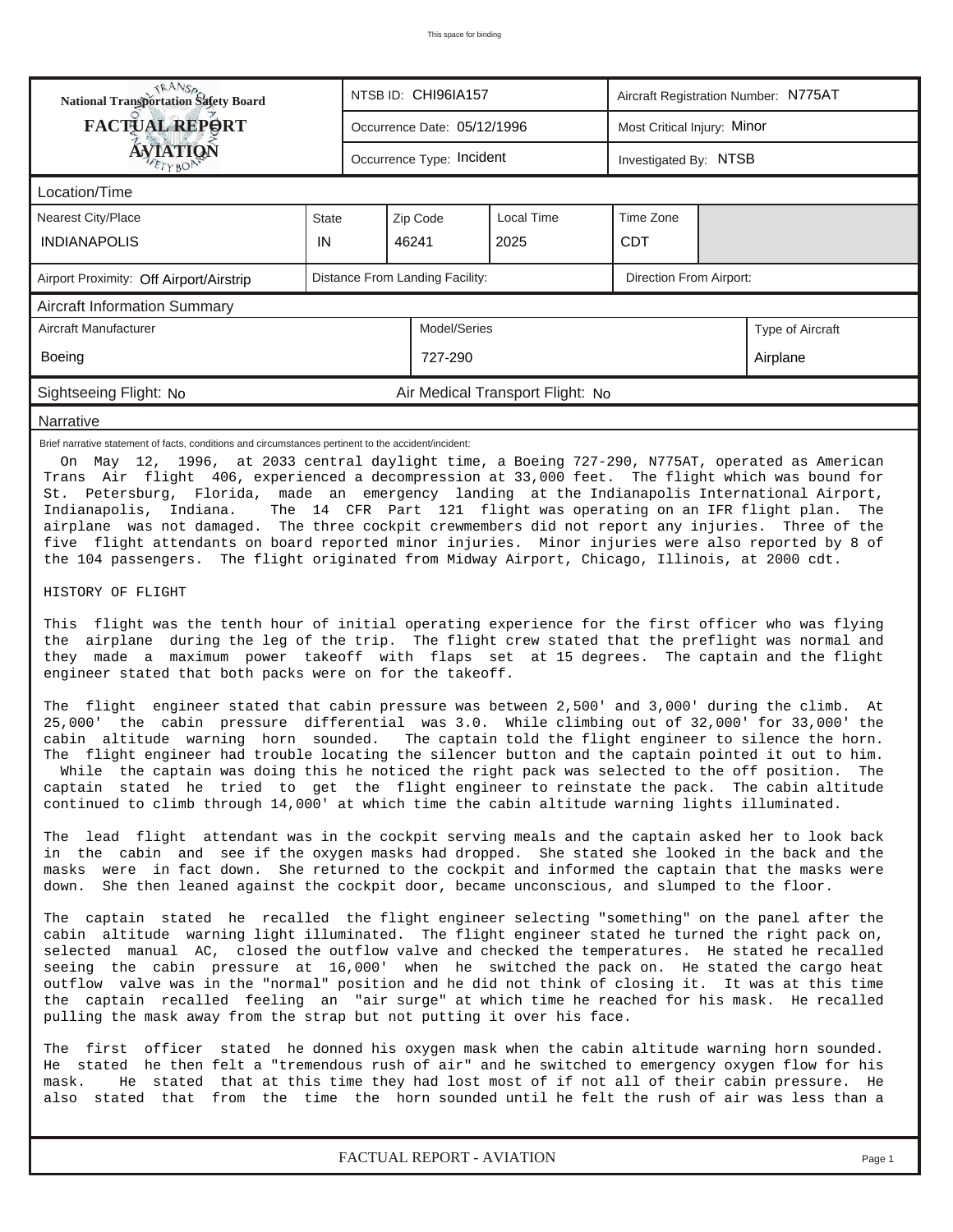| <b>National Transportation Safety Board</b> | NTSB ID: CHI96IA157         |  |
|---------------------------------------------|-----------------------------|--|
| <b>FACTUAL REPORT</b>                       | Occurrence Date: 05/12/1996 |  |
| <b>AVIATION</b>                             | Occurrence Type: Incident   |  |
| Narrative<br>(Continued)                    |                             |  |

minute.

The flight engineer stated he donned his oxygen mask when the cabin altitude warning light illuminated indicating the masks had dropped in the cabin. Shortly thereafter, he selected emergency oxygen flow to his mask.

The first officer stated he initiated an emergency descent at cruise airspeed which resulted in a 4,000 to 5,000 foot per minute (fpm) descent. He stated he accomplished this by disconnenting the autopilot, bringing the power levers to idle, deploying the speed brakes, and turning on the auto ignition. He stated that he did not put the airplane in a more rapid descent because he was unsure of the reason for the decompression and in case there was structural damage he did not want to overstrees the airplane. He stated that he attempted two or three times to declare an emergency with air traffic control, but his transmissions were garbled using the oxygen mask microphone, so he began pulling the mask from his face to use the hand mike. He stated he declared an emergency and was given vectors for a landing at Indianapolis. He stated that when questioning the captain during this time, he was not getting "normal responses" in return. He then looked at the captain and noticed he was sitting upright in his seat with his head tilted to the left. He stated the captain's oxygen mask was partially on his face.

Simultaneous with the loss of pressure, the flight engineer got out of his seat and placed the second observer jumpseat oxygen mask on the flight attendant. He stated his oxygen mask got pulled from his face when he was reaching for the observer mask, but he repositioned his mask prior to placing the mask on the flight attendant. He stated that within 30 seconds she started to come around and was pointing to her mask. She eventually took the mask off her face and became ill in the cockpit. He stated she was adamant about going into the cabin area to check the passengers, but he instructed her to sit in the cockpit jumpseat for awhile. The flight engineer stated that his next recollection was being below 10,000', looking up and seeing both pilots flying the airplane and the runway lights at Indianapolis.

The flight attendant recalled being "light-headed." The next thing she remembered was waking up on the floor of the cockpit with the flight engineer standing over her "giving her the thumbs up." She stated he had apparently put an oxygen mask on her face and that he also had his mask on at this time. She stated she got up off the floor and sat in the jumpseat behind the captain. She stated she became nauseous and ill sometime after regaining consciousness.

She stated she then noticed the captain "slumped over" in his seat with his mask over his head but not on his face. She then looked and noticed the first officer flying the airplane. He was looking straight ahead and his "shoulders were shaking as if he was nervous." She looked over and saw the flight engineer slumped over with his eyes rolled back in his head. She stated that his mask was off his face so she repositioned it to cover-his-face. She then repositioned the captain's oxygen mask. She stated that within a few seconds both the flight engineer and the She stated that within a few seconds both the flight engineer and the captain recovered.

The first officer stated that the flight engineer was either "extremely hypoxic" or "unconscious" and that he was lying over the center console covering the radio panel. The first officer stated that this may have hampered his ability to communicate via the radios. He stated that by time they had descended to 23,000' the flight engineer was no longer on the panel. He did not know how he got moved but he speculated that the flight attendant moved him.

The captain reported that he was affected by hypoxia. He did not recall what happened in the cockpit between the time he reached for his oxygen mask and when he regained counsiousness as the airplane was descending in the "mid-twenty" range. He recalled the airplane descending at a rate of 3,000 fpm at 280 knots somewhere between 28,000' and 24,000'. He stated his oxygen mask on his face at this time but did not recall how it got there. The captain took control of the airplane<br>at 24,000'. The captain stated he tried to increase the rate of descent to 5,000 fpm between The captain stated he tried to increase the rate of descent to 5,000 fpm between

*FACTUAL REPORT - AVIATION Page 1a*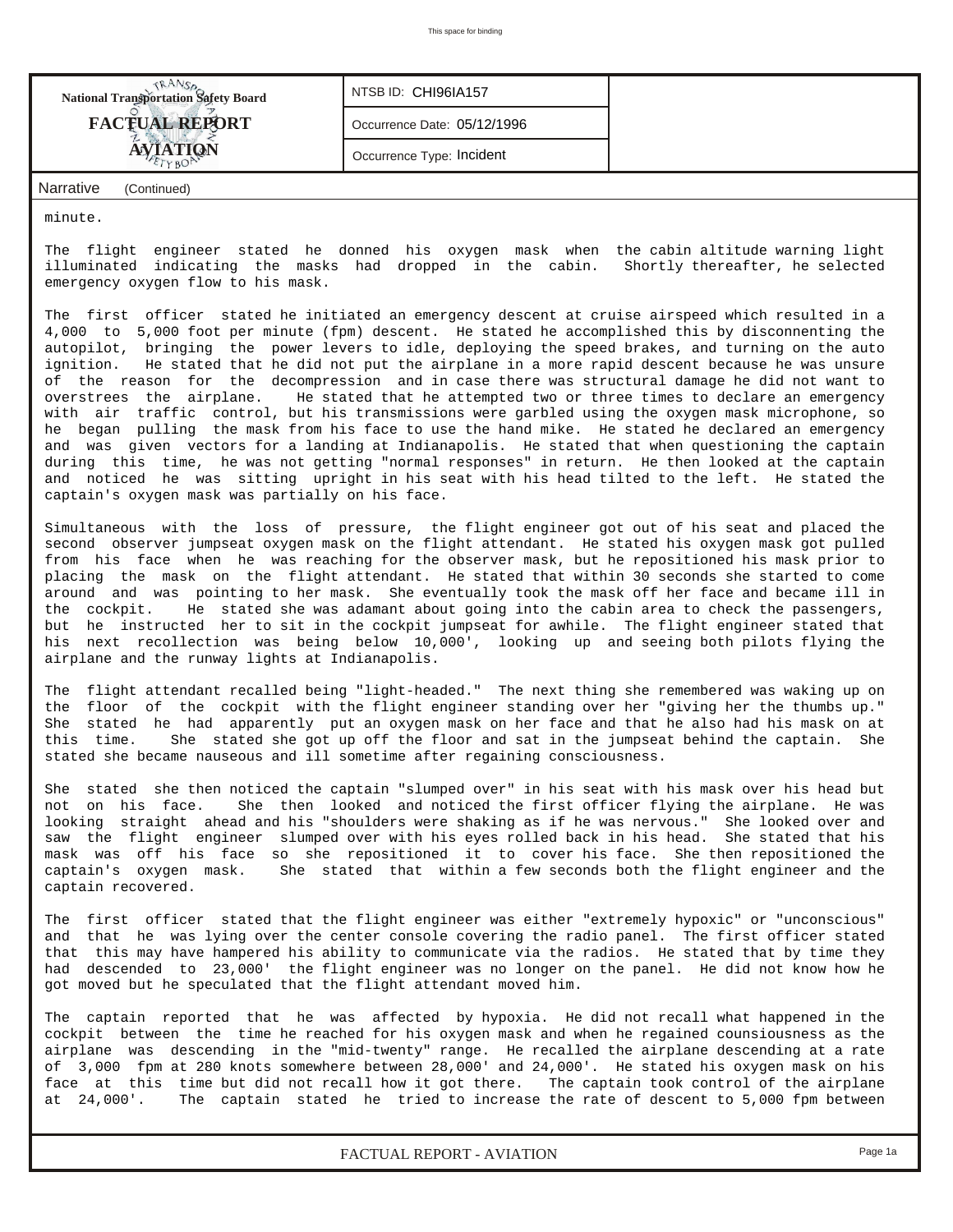| <b>National Transportation Safety Board</b> | NTSB ID: CHI96IA157         |  |
|---------------------------------------------|-----------------------------|--|
| <b>FACTUAL REPORT</b>                       | Occurrence Date: 05/12/1996 |  |
|                                             | Occurrence Type: Incident   |  |

### *Narrative (Continued)*

24,000' and 18,000'. The captain stated the flight engineer was alert at this time and he told him to make a PA announcement and to call the company. The flight attendant stated that at this point she went back into the cabin and sat in a jumpseat for the remainder of the flight. The captain stated that at 11,000' the flight engineer informed him that the cabin altitude had leveled off and he told the flight engineer to run the checklist. The descent and landing checklists were accomplished and the airplane was landed at Indianapolis.

The captain stated that prior to his losing consiousness he recalled seeing the cabin altitude at 22,000' and the cargo heat outflow valve open. The captain stated that he did not reach for his oxygen mask right away because he thought they could control the cabin pressure when he noticed the right pack was off. He stated he kept thinking about troubleshooting the problem and in retrospect, he should have put his oxygen on as soon as they noticed a cabin pressure problem. Neither he nor anyone else in the cockpit called for an emergency checklist during the decompression.

The flight attendants in the cabin area stated that they were beginning to prepare for a beverage service when the loss of pressurization occurred. Some stated they experienced their ears popping and others noticed a rush of cold air. They then noticed the oxygen masks falling and the all got into jumpseats with the exception of flight attendant #3 who sat in seat 31D.

The #2 flight attendant (in the front of the airplane) stated that she was the only flight attendant who could be seen by the passengers so she went through the motions of putting on the oxygen mask to demonstrate its use. They stated they heard an announcement from the cockpit stating "46, 46" followed by something to the affect of landing in a field. Three of the four flight attendants in the cabin stated the airplane was pitching up and down and rolling left and right. This resulted in two beverage carts being knocked over. One cart was blocking the 1R door and the other was blocking the 2L door. Just prior to landing, the flight attendants in the back of the airplane got out of their seats and stowed the cart near the 2L door in case they had to perform an emergency evacuation. The flight attendants stated that as far as they were able to tell, the passengers remained in their seats with their oxygen masks on during the emergency.

#### SURVIVAL ASPECTS

American Trans Air provided a passenger manifest to the NTSB which contained only passenger names. A list of names and addresses was requested so the passengers could be contacted to provide statements. American Trans Air was only able to provide names and addresses for 15 passengers. Witnesses statements were mailed to these 15 passengers. The NTSB received 5 completed statements in return. Several other passengers contacted the NTSB directly.

Several of the passengers reported that their first indication of a problem was ears popping, a light-headed feeling, and/or a rush of cold air. They stated that shortly thereafter the oxygen masks dropped. Several passengers described an abrupt change in the attitude of the airplane after the masks dropped. Some of the passengers recalled hearing instructions from a flight attendant regarding the use of the oxygen masks, others did not.

During subsequent interviews, several of the passengers reported having problems with either the flow of oxygen through their masks or with the masks themselves. The airplane was inspected by Federal Aviation Administration Inspectors during a stop over in Orlando, Florida. The system functioned normally. The hose lengths and mask condition of the passenger seats specifically identified as having problems were inspected as were other randomly chosen masks. The inspection failed to reveal any anomalies with the hose lengths and/or mask conditions.

#### FLIGHT RECORDERS

Upon notification of the incident on Monday, May 13, 1996, the NTSB requested that the cockpit

*FACTUAL REPORT - AVIATION Page 1b*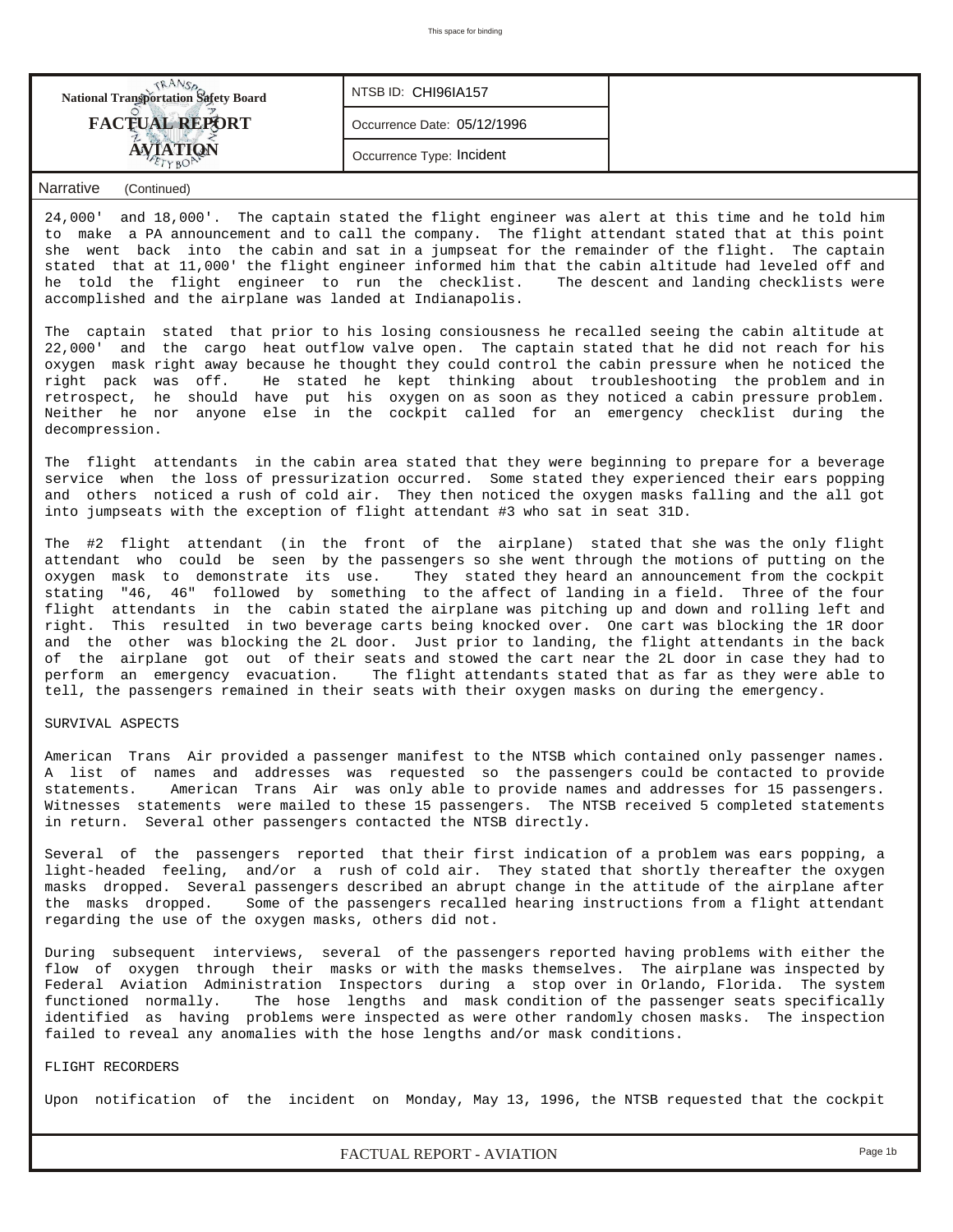| <b>National Transportation Safety Board</b> | NTSB ID: CHI96IA157         |  |
|---------------------------------------------|-----------------------------|--|
| <b>FACTUAL REPORT</b>                       | Occurrence Date: 05/12/1996 |  |
|                                             | Occurrence Type: Incident   |  |

#### *Narrative (Continued)*

voice recorder (CVR) and the digital flight data recorder (DFDR) be removed from the airplane and secured. Both recorders were delivered to the NTSB Recorder Laboratory, Washington, DC, for readout and evaluation.

A review of the cockpit voice recorder tape revealed no information pertinent to the incident. The captain was asked during an interview if he had considered pulling the CVR circuit breaker after landing. He stated he never though of it. The American Trans Air 727 Operating Manual states that the Voice Recorder must be tripped following an occurance of a flight crewmwmber incapacitation as a result of injury or illness.

A review of the DFDR revealed information pertinent to the incident. See attached Digital Flight Data Recorder Factual Report for details.

#### PHYSIOLOGICAL TRAINING

The captain stated he had not had any physiological training dealing with hypoxia during his<br>employment with American Trans Air. He did recall having emergency descent training during his He did recall having emergency descent training during his first officer and captain upgrade training.

The first officer stated that he had physiological training during ground school. He stated that the topic of hypoxia was covered in depth. In addition, he stated that 4 or 5 years ago he had been in a high altitude chamber where he experienced a depressurization at 25,000'. The first officer also stated that he had recently had simulator training on rapid decompressions.

The flight engineer stated he flies C-5s in the Air Force Reserves. He received physiological training regarding hypoxia during his initial training. He has also had emergency descent simulator training. He stated he was last in a decompression chamber approximately 2 years ago.

## TESTS AND RESEARCH

The airplane was flight inspected and flight tested on the day following the incident. The flight test was conducted jointly by American Trans Air and the Federal Aviation Administration. Several different scenarios were created during the flight test. The aircraft pressurization system functioned with no anomalies. See attached Test Flight report for additional information.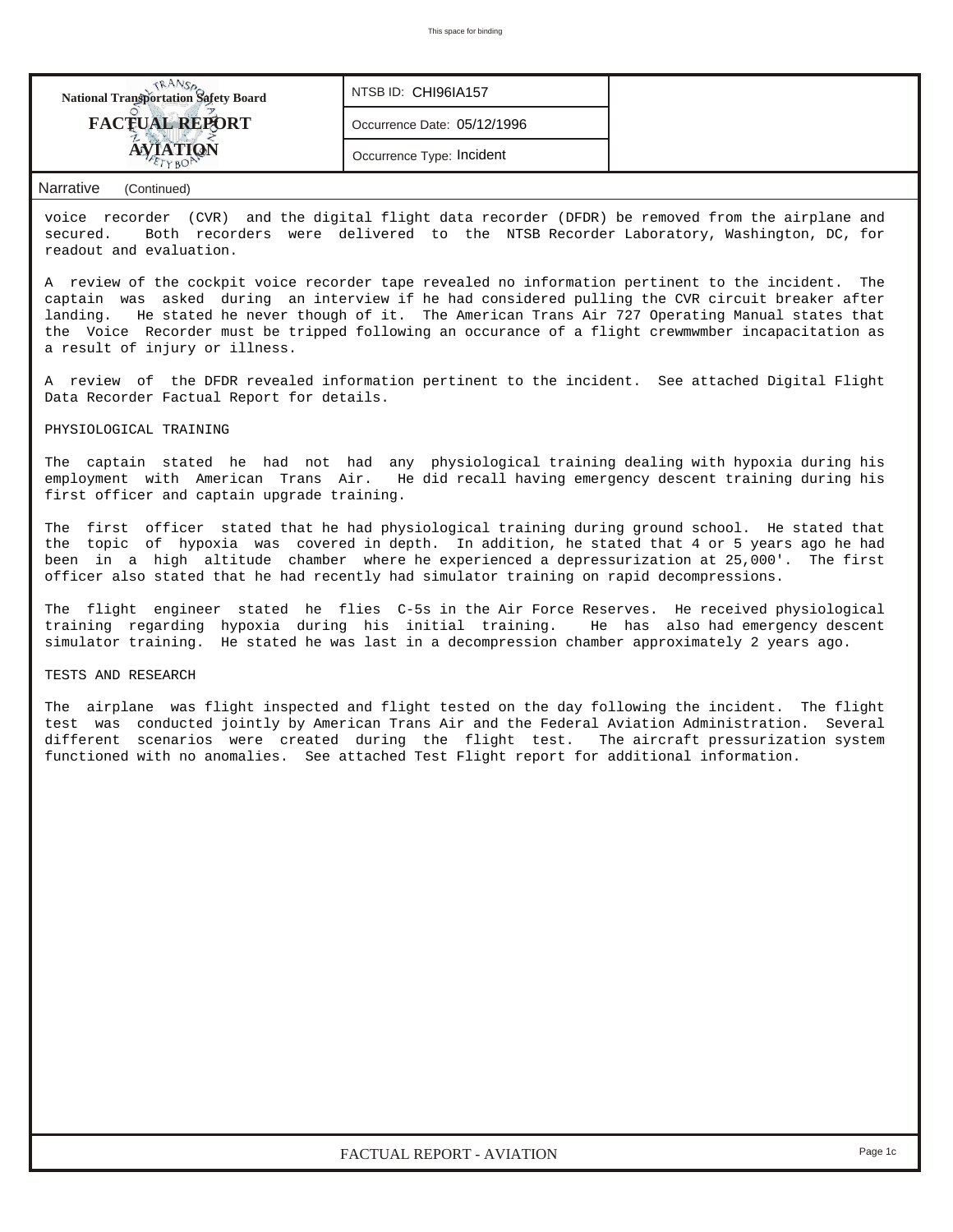| <b>National Transportation Safety Board</b>                             |                                                              | NTSB ID: CHI96IA157                                                  |                                                       |               |                                      |       |                           |                     |  |  |  |
|-------------------------------------------------------------------------|--------------------------------------------------------------|----------------------------------------------------------------------|-------------------------------------------------------|---------------|--------------------------------------|-------|---------------------------|---------------------|--|--|--|
| FACTUAL REPORT                                                          |                                                              |                                                                      | Occurrence Date: 05/12/1996                           |               |                                      |       |                           |                     |  |  |  |
| <b>AVIATION</b>                                                         |                                                              |                                                                      | Occurrence Type: Incident                             |               |                                      |       |                           |                     |  |  |  |
| Landing Facility/Approach Information                                   |                                                              |                                                                      |                                                       |               |                                      |       |                           |                     |  |  |  |
| <b>Airport Name</b>                                                     |                                                              | Airport ID:                                                          | <b>Airport Elevation</b>                              | Runway Length | Runway Width                         |       |                           |                     |  |  |  |
|                                                                         |                                                              |                                                                      | Ft. MSL                                               | $\mathbf 0$   |                                      |       |                           |                     |  |  |  |
| Runway Surface Type:                                                    |                                                              |                                                                      |                                                       |               |                                      |       |                           |                     |  |  |  |
| Runway Surface Condition:                                               |                                                              |                                                                      |                                                       |               |                                      |       |                           |                     |  |  |  |
| Type Instrument Approach:                                               |                                                              |                                                                      |                                                       |               |                                      |       |                           |                     |  |  |  |
| VFR Approach/Landing:                                                   |                                                              |                                                                      |                                                       |               |                                      |       |                           |                     |  |  |  |
| Aircraft Information                                                    |                                                              |                                                                      |                                                       |               |                                      |       |                           |                     |  |  |  |
| Aircraft Manufacturer                                                   |                                                              |                                                                      | Model/Series                                          |               |                                      | 21511 | Serial Number             |                     |  |  |  |
| <b>Boeing</b>                                                           |                                                              |                                                                      | 727-290                                               |               |                                      |       |                           |                     |  |  |  |
| Airworthiness Certificate(s): Transport                                 |                                                              |                                                                      |                                                       |               |                                      |       |                           |                     |  |  |  |
| Landing Gear Type: Tricycle                                             |                                                              |                                                                      |                                                       |               |                                      |       |                           |                     |  |  |  |
| Homebuilt Aircraft? No                                                  | Number of Seats: 181                                         |                                                                      | Certified Max Gross Wt.                               |               | 197700 LBS                           |       | Number of Engines: 3      |                     |  |  |  |
| Engine Type:<br>Turbo Fan                                               | P&W                                                          | Engine Manufacturer:<br>Model/Series:<br>JT8D-17                     |                                                       |               |                                      |       | Rated Power:<br>16000 LBS |                     |  |  |  |
| - Aircraft Inspection Information                                       |                                                              |                                                                      |                                                       |               |                                      |       |                           |                     |  |  |  |
| Type of Last Inspection                                                 |                                                              |                                                                      | Date of Last Inspection<br>Time Since Last Inspection |               |                                      |       |                           | Airframe Total Time |  |  |  |
| <b>Continuous Airworthiness</b>                                         |                                                              | 12/1995                                                              | 1261 Hours                                            |               |                                      |       |                           | 47305 Hours         |  |  |  |
| - Emergency Locator Transmitter (ELT) Information                       |                                                              |                                                                      |                                                       |               |                                      |       |                           |                     |  |  |  |
| ELT Installed? No                                                       | <b>ELT Operated?</b>                                         |                                                                      |                                                       |               | ELT Aided in Locating Accident Site? |       |                           |                     |  |  |  |
| Owner/Operator Information                                              |                                                              |                                                                      |                                                       |               |                                      |       |                           |                     |  |  |  |
| <b>Registered Aircraft Owner</b>                                        |                                                              | <b>Street Address</b><br>FOUR EMBARCADERO STR. STE 200               |                                                       |               |                                      |       |                           |                     |  |  |  |
| GATX THIRD AIRCRAFT CORP.                                               |                                                              | State<br>City                                                        |                                                       |               |                                      |       |                           | Zip Code            |  |  |  |
|                                                                         | 94111<br>CA<br><b>SAN FRANCISCO</b><br><b>Street Address</b> |                                                                      |                                                       |               |                                      |       |                           |                     |  |  |  |
| Operator of Aircraft                                                    |                                                              | 7337 W. WASHINGTON ST.                                               |                                                       |               |                                      |       |                           |                     |  |  |  |
| <b>AMERICAN TRANS AIR</b>                                               |                                                              | City                                                                 |                                                       |               |                                      |       |                           | Zip Code            |  |  |  |
| Operator Does Business As: ATA                                          |                                                              | 46231<br><b>INDIANAPOLIS</b><br>IN<br>Operator Designator Code: AMTA |                                                       |               |                                      |       |                           |                     |  |  |  |
| - Type of U.S. Certificate(s) Held:                                     |                                                              |                                                                      |                                                       |               |                                      |       |                           |                     |  |  |  |
| Air Carrier Operating Certificate(s): Flag Carrier/Domestic             |                                                              |                                                                      |                                                       |               |                                      |       |                           |                     |  |  |  |
| Operating Certificate:                                                  |                                                              |                                                                      | Operator Certificate:                                 |               |                                      |       |                           |                     |  |  |  |
| Regulation Flight Conducted Under: Part 121: Air Carrier                |                                                              |                                                                      |                                                       |               |                                      |       |                           |                     |  |  |  |
| Type of Flight Operation Conducted: Scheduled; Domestic; Passenger Only |                                                              |                                                                      |                                                       |               |                                      |       |                           |                     |  |  |  |
|                                                                         |                                                              |                                                                      | FACTUAL REPORT - AVIATION                             |               |                                      |       |                           | Page 2              |  |  |  |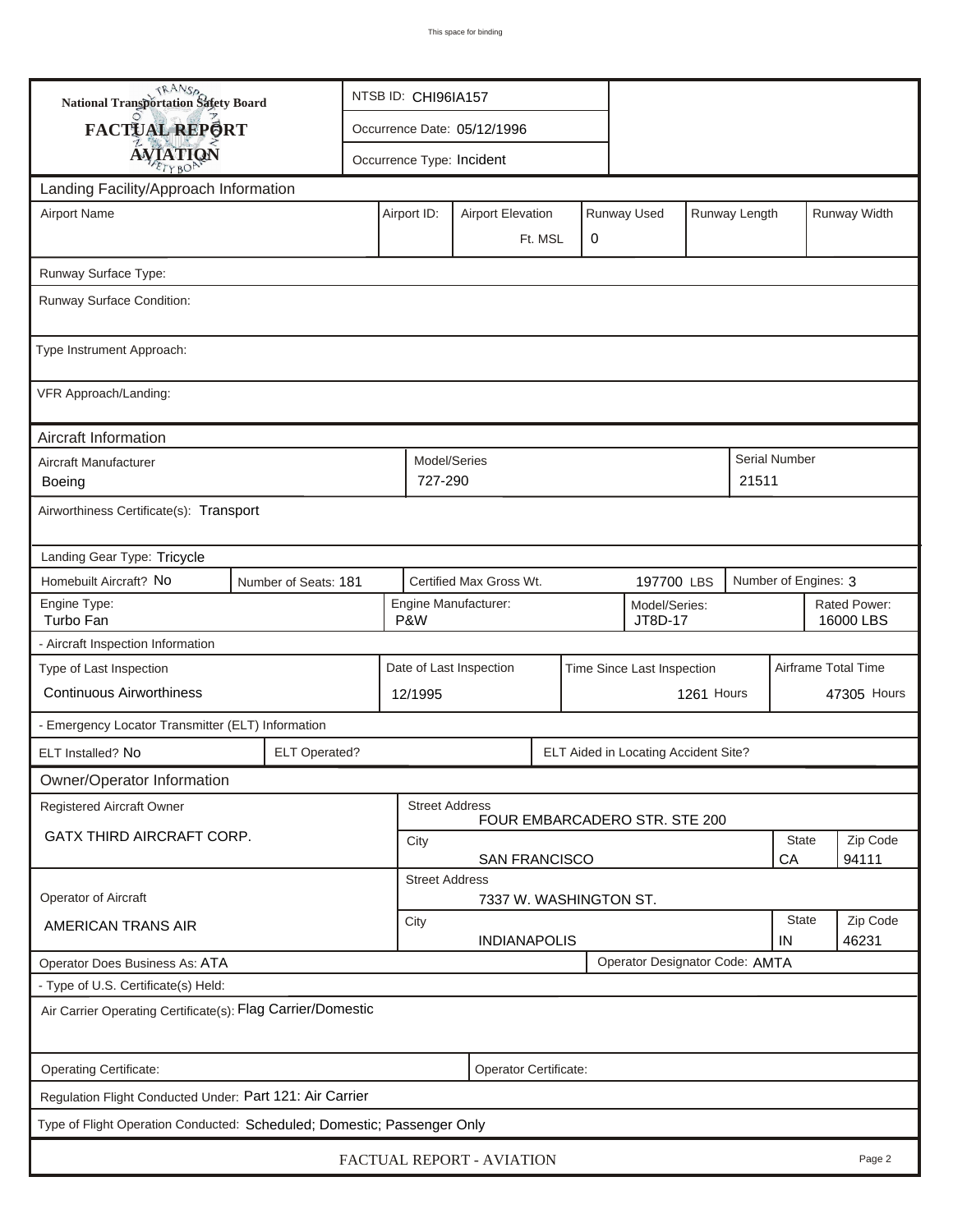| <b>National Transportation Safety Board</b>                                                          |                                                                                           |         |                           | NTSB ID: CHI96IA157 |      |              |        |                                        |                    |                |  |                                    |                     |
|------------------------------------------------------------------------------------------------------|-------------------------------------------------------------------------------------------|---------|---------------------------|---------------------|------|--------------|--------|----------------------------------------|--------------------|----------------|--|------------------------------------|---------------------|
| FACTUAL REPORT<br>Occurrence Date: 05/12/1996                                                        |                                                                                           |         |                           |                     |      |              |        |                                        |                    |                |  |                                    |                     |
|                                                                                                      |                                                                                           |         |                           |                     |      |              |        |                                        |                    |                |  |                                    |                     |
| <b>AVIATION</b><br>Occurrence Type: Incident                                                         |                                                                                           |         |                           |                     |      |              |        |                                        |                    |                |  |                                    |                     |
| <b>First Pilot Information</b>                                                                       |                                                                                           |         |                           |                     |      |              |        |                                        |                    |                |  |                                    |                     |
| Name                                                                                                 |                                                                                           |         |                           |                     | City |              |        |                                        |                    | <b>State</b>   |  | Date of Birth                      | Age                 |
| On File                                                                                              |                                                                                           | On File |                           |                     |      |              |        |                                        |                    | On File        |  | On File                            | 42                  |
| Principal Profession: Civilian Pilot<br>Certificate Number: On File<br>Sex: M<br>Seat Occupied: Left |                                                                                           |         |                           |                     |      |              |        |                                        |                    |                |  |                                    |                     |
| Certificate(s):                                                                                      | Airline Transport                                                                         |         |                           |                     |      |              |        |                                        |                    |                |  |                                    |                     |
| Airplane Rating(s):<br>Multi-engine Land                                                             |                                                                                           |         |                           |                     |      |              |        |                                        |                    |                |  |                                    |                     |
| Rotorcraft/Glider/LTA: None                                                                          |                                                                                           |         |                           |                     |      |              |        |                                        |                    |                |  |                                    |                     |
| Instrument Rating(s): Airplane                                                                       |                                                                                           |         |                           |                     |      |              |        |                                        |                    |                |  |                                    |                     |
| None<br>Instructor Rating(s):                                                                        |                                                                                           |         |                           |                     |      |              |        |                                        |                    |                |  |                                    |                     |
| Type Rating/Endorsement for Accident/Incident Aircraft? Yes                                          |                                                                                           |         |                           |                     |      |              |        | <b>Current Biennial Flight Review?</b> |                    |                |  |                                    |                     |
| Medical Cert.: Class 1<br>Medical Cert. Status: Valid Medical--no waivers/lim.                       |                                                                                           |         |                           |                     |      |              |        |                                        |                    |                |  | Date of Last Medical Exam: 12/1995 |                     |
|                                                                                                      |                                                                                           |         |                           |                     |      |              |        |                                        |                    |                |  |                                    |                     |
| - Flight Time Matrix                                                                                 | Airplane<br>Airplane<br>This Make<br>All A/C<br>Mult-Engine<br>and Model<br>Single Engine |         |                           |                     |      | Night        | Actual | Instrument                             | Simulated          | Rotorcraft     |  | Glider                             | Lighter<br>Than Air |
| <b>Total Time</b>                                                                                    | 10200<br>3000                                                                             |         |                           |                     |      |              |        |                                        |                    |                |  |                                    |                     |
| Pilot In Command(PIC)                                                                                |                                                                                           |         |                           |                     |      |              |        |                                        |                    |                |  |                                    |                     |
| Instructor                                                                                           |                                                                                           |         |                           |                     |      |              |        |                                        |                    |                |  |                                    |                     |
| Last 90 Days                                                                                         | 152                                                                                       |         |                           |                     |      |              |        |                                        |                    |                |  |                                    |                     |
| Last 30 Days                                                                                         | 42                                                                                        |         |                           |                     |      |              |        |                                        |                    |                |  |                                    |                     |
| Last 24 Hours                                                                                        |                                                                                           |         |                           |                     |      |              |        |                                        |                    |                |  |                                    |                     |
| Seatbelt Used? Yes<br>Shoulder Harness Used? No                                                      |                                                                                           |         |                           |                     |      |              |        | Toxicology Performed? No               |                    |                |  | Second Pilot? Yes                  |                     |
|                                                                                                      |                                                                                           |         |                           |                     |      |              |        |                                        |                    |                |  |                                    |                     |
| Flight Plan/Itinerary                                                                                |                                                                                           |         |                           |                     |      |              |        |                                        |                    |                |  |                                    |                     |
| Type of Flight Plan Filed: IFR                                                                       |                                                                                           |         |                           |                     |      |              |        |                                        |                    |                |  |                                    |                     |
| Departure Point                                                                                      |                                                                                           |         |                           |                     |      | <b>State</b> |        | Airport Identifier                     |                    | Departure Time |  |                                    | Time Zone           |
| <b>CHICAGO</b>                                                                                       |                                                                                           |         |                           |                     |      | IL           |        | <b>MDW</b>                             |                    | 2000           |  | <b>CDT</b>                         |                     |
| Destination                                                                                          |                                                                                           |         |                           |                     |      | <b>State</b> |        |                                        | Airport Identifier |                |  |                                    |                     |
| ST. PETERSBURG                                                                                       |                                                                                           |         |                           |                     |      | FL.          |        | PIE                                    |                    |                |  |                                    |                     |
| Type of Clearance: IFR                                                                               |                                                                                           |         |                           |                     |      |              |        |                                        |                    |                |  |                                    |                     |
| Type of Airspace: Class A                                                                            |                                                                                           |         |                           |                     |      |              |        |                                        |                    |                |  |                                    |                     |
| Weather Information                                                                                  |                                                                                           |         |                           |                     |      |              |        |                                        |                    |                |  |                                    |                     |
| Source of Briefing:                                                                                  |                                                                                           |         |                           |                     |      |              |        |                                        |                    |                |  |                                    |                     |
| Company                                                                                              |                                                                                           |         |                           |                     |      |              |        |                                        |                    |                |  |                                    |                     |
| Method of Briefing:                                                                                  |                                                                                           |         |                           |                     |      |              |        |                                        |                    |                |  |                                    |                     |
|                                                                                                      |                                                                                           |         | FACTUAL REPORT - AVIATION |                     |      |              |        |                                        |                    |                |  |                                    | Page 3              |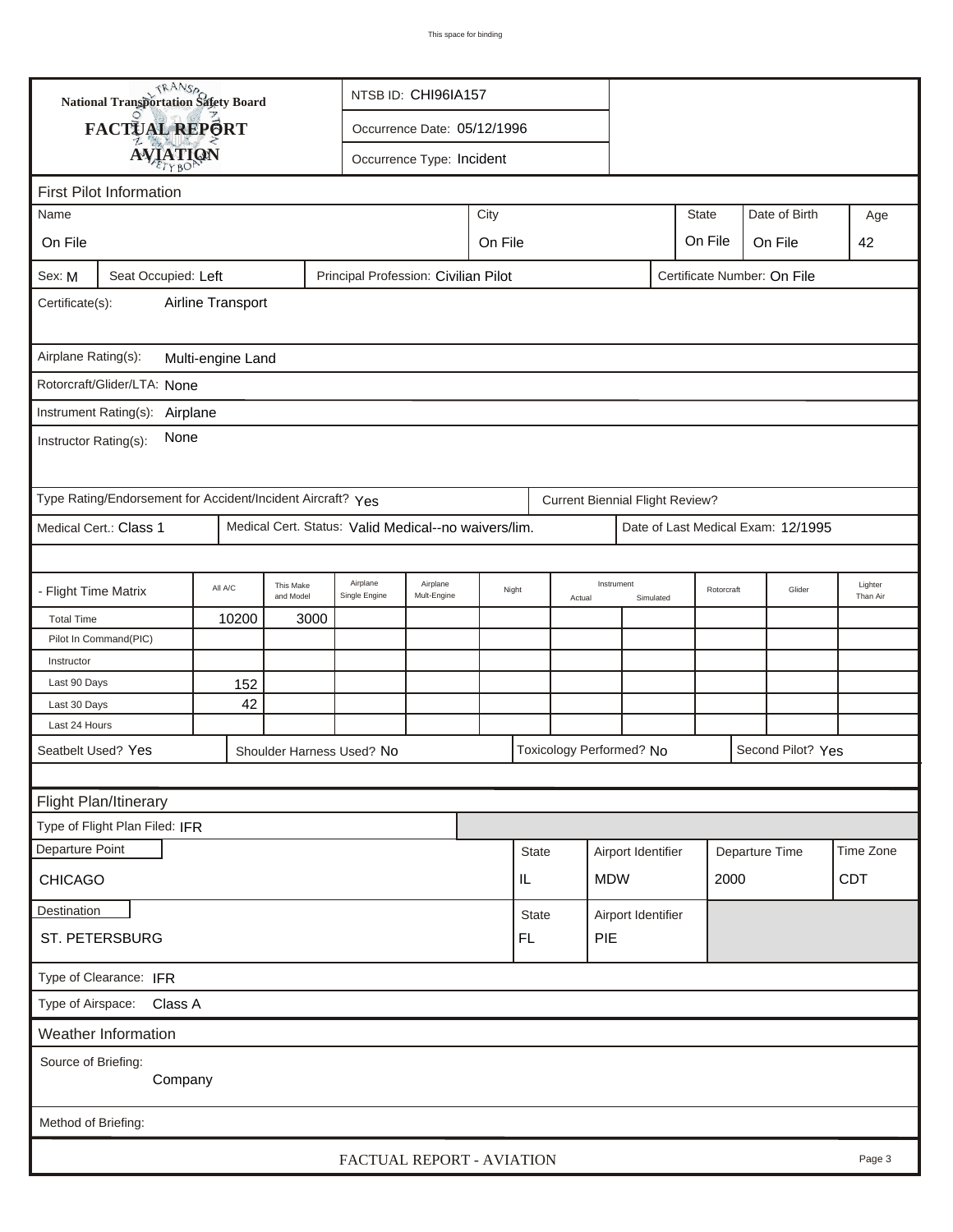| FACTUAL REPORT<br>Occurrence Date: 05/12/1996<br><b>AVIATION</b><br>Occurrence Type: Incident<br>Weather Information<br>WOF ID<br>Time Zone<br><b>Observation Time</b><br><b>WOF Elevation</b><br>WOF Distance From Accident Site<br>Direction From Accident Site<br>0000<br>0 Ft. MSL<br>0 NM<br>Sky/Lowest Cloud Condition: Clear<br>0 Ft. AGL<br>Condition of Light: Night/Dark<br>0 Ft. AGL<br>0<br>Lowest Ceiling: None<br>Visibility:<br><b>SM</b><br>Altimeter:<br>$^{\circ}$ C<br>Dew Point:<br>$3^{\circ}C$<br>Temperature:<br>Wind Direction: 320<br>Density Altitude:<br>Wind Speed: 6<br>Gusts:<br>Weather Condtions at Accident Site: Visual Conditions<br>Visibility (RVR):<br>0<br>Visibility (RVV)<br>0<br>Ft.<br><b>SM</b><br>Intensity of Precipitation: Unknown<br>Restrictions to Visibility: None<br>None<br>Type of Precipitation:<br>Accident Information<br>Aircraft Fire: None<br>Aircraft Damage: None<br>Aircraft Explosion None<br>Classification: U.S. Registered/U.S. Soil<br>- Injury Summary Matrix<br><b>TOTAL</b><br>Fatal<br>Serious<br>Minor<br>None<br><b>First Pilot</b><br>1<br>Second Pilot<br>1<br><b>Student Pilot</b><br>Flight Instructor<br>Check Pilot<br>1<br>1<br><b>Flight Engineer</b> | <b>National Transportation Safety Board</b> |  | NTSB ID: CHI96IA157       |  |  |  |  |  |             |
|------------------------------------------------------------------------------------------------------------------------------------------------------------------------------------------------------------------------------------------------------------------------------------------------------------------------------------------------------------------------------------------------------------------------------------------------------------------------------------------------------------------------------------------------------------------------------------------------------------------------------------------------------------------------------------------------------------------------------------------------------------------------------------------------------------------------------------------------------------------------------------------------------------------------------------------------------------------------------------------------------------------------------------------------------------------------------------------------------------------------------------------------------------------------------------------------------------------------------------------|---------------------------------------------|--|---------------------------|--|--|--|--|--|-------------|
|                                                                                                                                                                                                                                                                                                                                                                                                                                                                                                                                                                                                                                                                                                                                                                                                                                                                                                                                                                                                                                                                                                                                                                                                                                          |                                             |  |                           |  |  |  |  |  |             |
|                                                                                                                                                                                                                                                                                                                                                                                                                                                                                                                                                                                                                                                                                                                                                                                                                                                                                                                                                                                                                                                                                                                                                                                                                                          |                                             |  |                           |  |  |  |  |  |             |
|                                                                                                                                                                                                                                                                                                                                                                                                                                                                                                                                                                                                                                                                                                                                                                                                                                                                                                                                                                                                                                                                                                                                                                                                                                          |                                             |  |                           |  |  |  |  |  |             |
|                                                                                                                                                                                                                                                                                                                                                                                                                                                                                                                                                                                                                                                                                                                                                                                                                                                                                                                                                                                                                                                                                                                                                                                                                                          |                                             |  |                           |  |  |  |  |  |             |
|                                                                                                                                                                                                                                                                                                                                                                                                                                                                                                                                                                                                                                                                                                                                                                                                                                                                                                                                                                                                                                                                                                                                                                                                                                          |                                             |  |                           |  |  |  |  |  |             |
|                                                                                                                                                                                                                                                                                                                                                                                                                                                                                                                                                                                                                                                                                                                                                                                                                                                                                                                                                                                                                                                                                                                                                                                                                                          |                                             |  |                           |  |  |  |  |  | 0 Deg. Mag. |
|                                                                                                                                                                                                                                                                                                                                                                                                                                                                                                                                                                                                                                                                                                                                                                                                                                                                                                                                                                                                                                                                                                                                                                                                                                          |                                             |  |                           |  |  |  |  |  |             |
|                                                                                                                                                                                                                                                                                                                                                                                                                                                                                                                                                                                                                                                                                                                                                                                                                                                                                                                                                                                                                                                                                                                                                                                                                                          |                                             |  |                           |  |  |  |  |  | "Hg         |
|                                                                                                                                                                                                                                                                                                                                                                                                                                                                                                                                                                                                                                                                                                                                                                                                                                                                                                                                                                                                                                                                                                                                                                                                                                          |                                             |  |                           |  |  |  |  |  | Ft.         |
|                                                                                                                                                                                                                                                                                                                                                                                                                                                                                                                                                                                                                                                                                                                                                                                                                                                                                                                                                                                                                                                                                                                                                                                                                                          |                                             |  |                           |  |  |  |  |  |             |
|                                                                                                                                                                                                                                                                                                                                                                                                                                                                                                                                                                                                                                                                                                                                                                                                                                                                                                                                                                                                                                                                                                                                                                                                                                          |                                             |  |                           |  |  |  |  |  |             |
|                                                                                                                                                                                                                                                                                                                                                                                                                                                                                                                                                                                                                                                                                                                                                                                                                                                                                                                                                                                                                                                                                                                                                                                                                                          |                                             |  |                           |  |  |  |  |  |             |
|                                                                                                                                                                                                                                                                                                                                                                                                                                                                                                                                                                                                                                                                                                                                                                                                                                                                                                                                                                                                                                                                                                                                                                                                                                          |                                             |  |                           |  |  |  |  |  |             |
|                                                                                                                                                                                                                                                                                                                                                                                                                                                                                                                                                                                                                                                                                                                                                                                                                                                                                                                                                                                                                                                                                                                                                                                                                                          |                                             |  |                           |  |  |  |  |  |             |
|                                                                                                                                                                                                                                                                                                                                                                                                                                                                                                                                                                                                                                                                                                                                                                                                                                                                                                                                                                                                                                                                                                                                                                                                                                          |                                             |  |                           |  |  |  |  |  |             |
|                                                                                                                                                                                                                                                                                                                                                                                                                                                                                                                                                                                                                                                                                                                                                                                                                                                                                                                                                                                                                                                                                                                                                                                                                                          |                                             |  |                           |  |  |  |  |  |             |
|                                                                                                                                                                                                                                                                                                                                                                                                                                                                                                                                                                                                                                                                                                                                                                                                                                                                                                                                                                                                                                                                                                                                                                                                                                          |                                             |  |                           |  |  |  |  |  |             |
|                                                                                                                                                                                                                                                                                                                                                                                                                                                                                                                                                                                                                                                                                                                                                                                                                                                                                                                                                                                                                                                                                                                                                                                                                                          |                                             |  |                           |  |  |  |  |  |             |
|                                                                                                                                                                                                                                                                                                                                                                                                                                                                                                                                                                                                                                                                                                                                                                                                                                                                                                                                                                                                                                                                                                                                                                                                                                          |                                             |  |                           |  |  |  |  |  |             |
|                                                                                                                                                                                                                                                                                                                                                                                                                                                                                                                                                                                                                                                                                                                                                                                                                                                                                                                                                                                                                                                                                                                                                                                                                                          |                                             |  |                           |  |  |  |  |  |             |
|                                                                                                                                                                                                                                                                                                                                                                                                                                                                                                                                                                                                                                                                                                                                                                                                                                                                                                                                                                                                                                                                                                                                                                                                                                          |                                             |  |                           |  |  |  |  |  |             |
|                                                                                                                                                                                                                                                                                                                                                                                                                                                                                                                                                                                                                                                                                                                                                                                                                                                                                                                                                                                                                                                                                                                                                                                                                                          |                                             |  |                           |  |  |  |  |  |             |
|                                                                                                                                                                                                                                                                                                                                                                                                                                                                                                                                                                                                                                                                                                                                                                                                                                                                                                                                                                                                                                                                                                                                                                                                                                          |                                             |  |                           |  |  |  |  |  |             |
|                                                                                                                                                                                                                                                                                                                                                                                                                                                                                                                                                                                                                                                                                                                                                                                                                                                                                                                                                                                                                                                                                                                                                                                                                                          |                                             |  |                           |  |  |  |  |  |             |
|                                                                                                                                                                                                                                                                                                                                                                                                                                                                                                                                                                                                                                                                                                                                                                                                                                                                                                                                                                                                                                                                                                                                                                                                                                          |                                             |  |                           |  |  |  |  |  |             |
| 3<br>$\overline{2}$<br>5<br>Cabin Attendants                                                                                                                                                                                                                                                                                                                                                                                                                                                                                                                                                                                                                                                                                                                                                                                                                                                                                                                                                                                                                                                                                                                                                                                             |                                             |  |                           |  |  |  |  |  |             |
| Other Crew                                                                                                                                                                                                                                                                                                                                                                                                                                                                                                                                                                                                                                                                                                                                                                                                                                                                                                                                                                                                                                                                                                                                                                                                                               |                                             |  |                           |  |  |  |  |  |             |
| Passengers<br>8<br>96<br>104                                                                                                                                                                                                                                                                                                                                                                                                                                                                                                                                                                                                                                                                                                                                                                                                                                                                                                                                                                                                                                                                                                                                                                                                             |                                             |  |                           |  |  |  |  |  |             |
| - TOTAL ABOARD -<br>11<br>101<br>112                                                                                                                                                                                                                                                                                                                                                                                                                                                                                                                                                                                                                                                                                                                                                                                                                                                                                                                                                                                                                                                                                                                                                                                                     |                                             |  |                           |  |  |  |  |  |             |
| Other Ground<br>0<br>0<br>0<br>0                                                                                                                                                                                                                                                                                                                                                                                                                                                                                                                                                                                                                                                                                                                                                                                                                                                                                                                                                                                                                                                                                                                                                                                                         |                                             |  |                           |  |  |  |  |  |             |
| $\overline{0}$<br>- GRAND TOTAL -<br>$\mathbf 0$<br>11<br>101<br>112                                                                                                                                                                                                                                                                                                                                                                                                                                                                                                                                                                                                                                                                                                                                                                                                                                                                                                                                                                                                                                                                                                                                                                     |                                             |  |                           |  |  |  |  |  |             |
|                                                                                                                                                                                                                                                                                                                                                                                                                                                                                                                                                                                                                                                                                                                                                                                                                                                                                                                                                                                                                                                                                                                                                                                                                                          |                                             |  | FACTUAL REPORT - AVIATION |  |  |  |  |  | Page 4      |